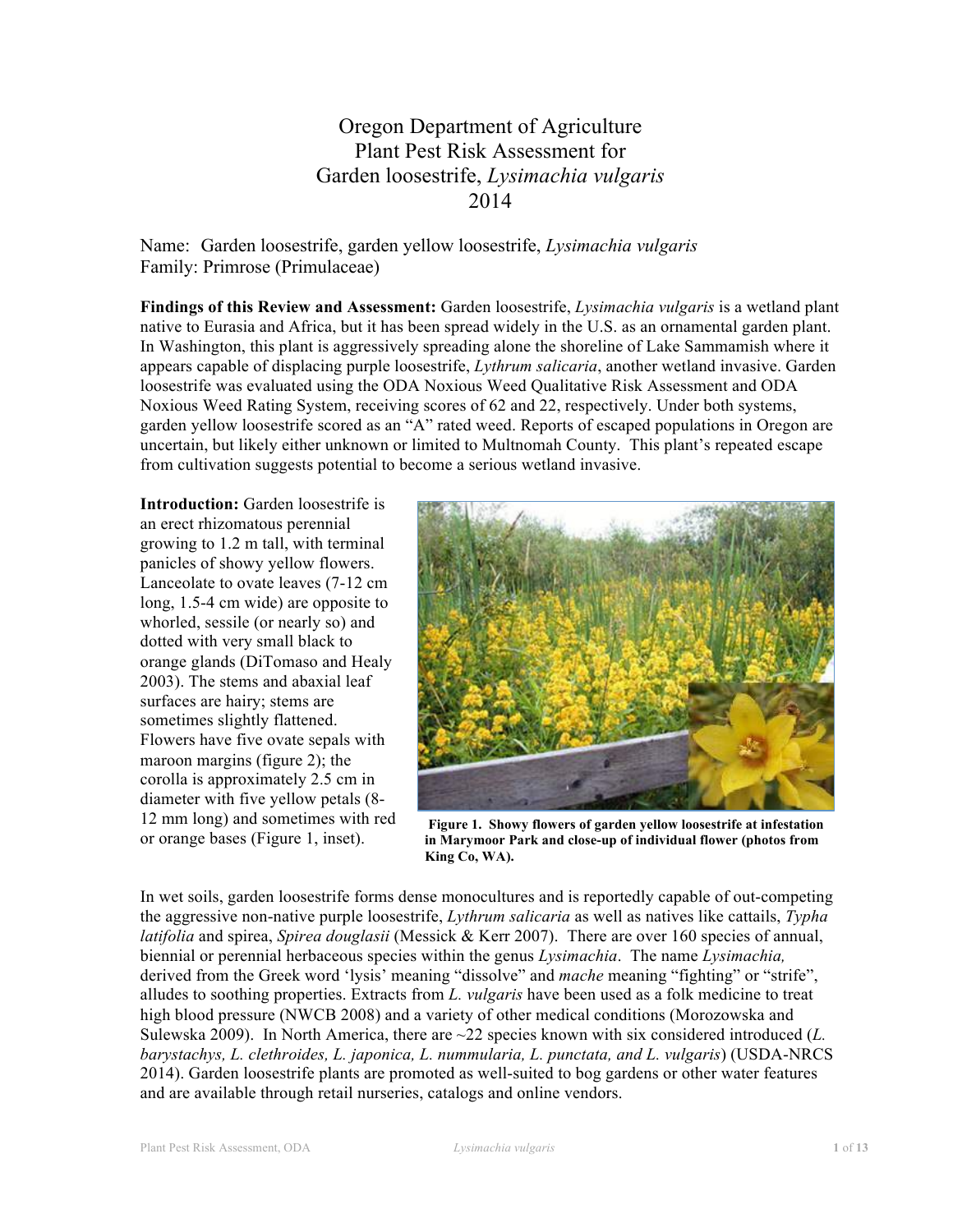**Habitat:** Garden loosestrife favors wet habitats like shorelines of lakes and rivers, as well as freshwater marshes, fens and wet woodlands (DiTomaso et al. 2003). Plants also known to grow in wet roadside areas (King Co.2010). Plants grow in a variety of soils including organic and mineral soils and are somewhat tolerant of drought (Ebasco Environmental 1993).

#### **Growth Habits, Reproduction, and Spread:**

Garden loosestrife is an emergent rhizomatous plant that -similar in many ways to purple loosestrife reproduces by rhizomes, stolons and seed. Plants may remain in a vegetative state, possibly for multiple years, before blooming (Cusack 1986), which may complication early detection efforts. Plants flower in mid to late summer tall (July to September) and typically grow 1-1.2 m tall (King County 2010). Observations of naturalized populations in Washington suggest garden loosestrife grows and reproduces best in areas with ample soil moisture, but established stands are capable of surviving dry or even drought-conditions (Ebasco Environmental 1993). In wet settings, rhizomes of individual plants can extend 3 to 10 m (Messick and Kerr 2007, Campbell et al. 2010). Introductions of garden loosestrife are often suspected to be escapes from ornamental cultivation. Published data on reproduction of garden loosestrife is limited; however Oh et al.



**Figure 2. Maroon margins of garden loosestrife calyx. (photo by Ben Legler).** 



**Figure 3. Rhizomes of garden loosestrife (photo by King Co., WA).**

(2008) reviewed seed morphology within the genus *Lysimachia* and found characteristics of *L. vulgaris* and other wetland species that appear to be adaptations to water dispersal. Seeds can float for over one week and are likely dispersed by water as well as waterfowl (Ebasco Environmental 1993). Native stands in Poland exhibited 49-75% seed viability after three weeks storage; cultivated plants in the same study produced seed that was 63-78% viable (Morozowska and Sulewska 2009). At another site in Poland, seeds remained a notable component of the wet meadow seed bank for 15-20 years (Falińska 1999). In southern Sweden, garden loosestrife was one of several shoreline plants which regrew following mechanical lakeshore restoration treatments where water levels had been lowered for the previous 80 years (Skoglund and Hytteborn 1990). Garden loosestrife is reportedly susceptible to cucumber mosaic virus (widespread in most temperate and tropical climates) and herbivory by a moth (*Chariaspilates formosaria*) and gall mite (*Aceria campestricola*) (Ebasco Environmental 1993), neither of which is known in the Western U.S.

**Hardiness**: Garden loosestrife is hardy to USDA Zone 4a (figure 6). Plants regenerate from rhizomes or sprout from seed and appear well adapted to conditions in the Pacific Northwest.

**Native/Introduced Range**: Garden loosestrife is native to much of Asia, including northwestern China, much of Siberia, the Caucasus, middle Asia, and all of Europe, including the United Kingdom (USDA-GRIN 2014). It is considered introduced in Japan (Mito and Eusugi 2004). In North America, naturalized populations have been found in multiple states in New England and the northern midwest, Montana, Colorado, Washington, Oregon, and in Canada (British Columbia and most eastern provinces).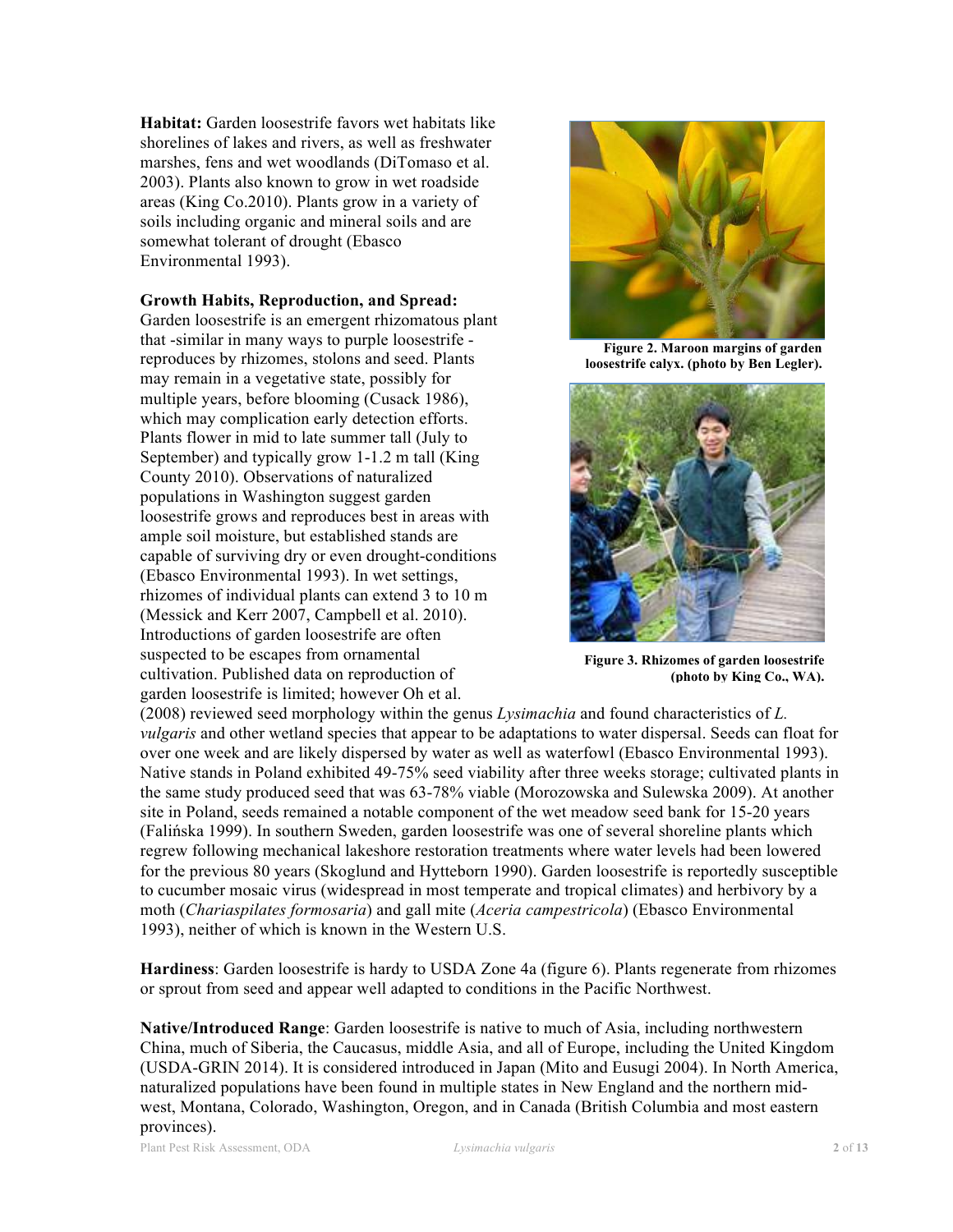Cusick (1986) reported populations of garden loosestrife to be increasing in the Ohio River Valley. In Washington, garden loosestrife was first collected in 1978 from Lake Washington; extensive infestations were noted in the early 1990's along the shoreline of Lake Sammamish (NWCB) where approximately one-quarter (20 miles) of the shoreline is infested (Messick and Kerr 2007). Populations have been noted at lakes and riparian areas within Chelan, Grays Harbor, King, Skagit, Snohomish, Stevens, Thurston, and Whatcom counties (EddMaps 2014). In British Columbia, garden loosestrife has been found in ditches and lakeshores near Vancouver, Victoria, Sooke and a number of other sites on Vancouver Island (Klinkenberg 2013).

Garden yellow loosestrife is on Washington's quarantine (WSDA 2011) and Class B list (NWCB 2013). It is also banned in Connecticut (USDA 2014) and targeted for eradication and/or control in British Columbia, though not a noxious weed there (Coastal ISC 2011).

**Oregon Distribution**: Reported near Tigard and Durham (Washington County), but the extent not documented (R. Emanuel, pers. comm.). The INVADERS database reports garden loosestrife in



**Figure 5. Garden loosestrife distributions by state (USDA Plants) and by county (EDDMaps)**

Multnomah County, though the exact site(s) are unclear. Resource managers with Portland BES, Metro and other agencies have not noted escaped populations.

**Probability of Detection:** Garden loosestrife can be distinguished from other loosestrife, *Lysimachia* spp. by its maroon/red calyx margins (Campbell et al. 2010). Infestations may be difficult to detect unless plants are flowering since they may resemble other plants at a distance and may remain in a vegetative state for one or more years before flowering (Cusack 1986). Another non-native, though less-aggressive look-alike is spotted loosestrife, *Lysimachia punctata,* which produces single or small clusters of larger flowers in its leaf axils, rather than in a terminal panicle (King County 2010). The most likely pathway for introduction is the likely escape from home gardens into urban waterways and subsequently downstream. Detection will be most effective during the summer bloom period and with a boat to allow close inspection of shoreline habitats.

**Economic Impact:** Ornamental sales of this plant are not quantified, but it is noted as available through at least two Oregon nurseries (OAN 2014). Extracts from garden loosestrife or varieties thereof are used in various folk medicine, though plants are not grown commercially for this or other medical purposes. Negative economic impacts are associated with cost of controlling garden loosestrife infestations, especially those in inaccessible areas. Clogging of ditches may impair water flow and increase management costs (King County 2010). Radtke and Davis (2000) suggested economic loss attributable to purple loosestrife, *Lythrum salicaria* in Oregon may be as much as \$664 per affected acre (net).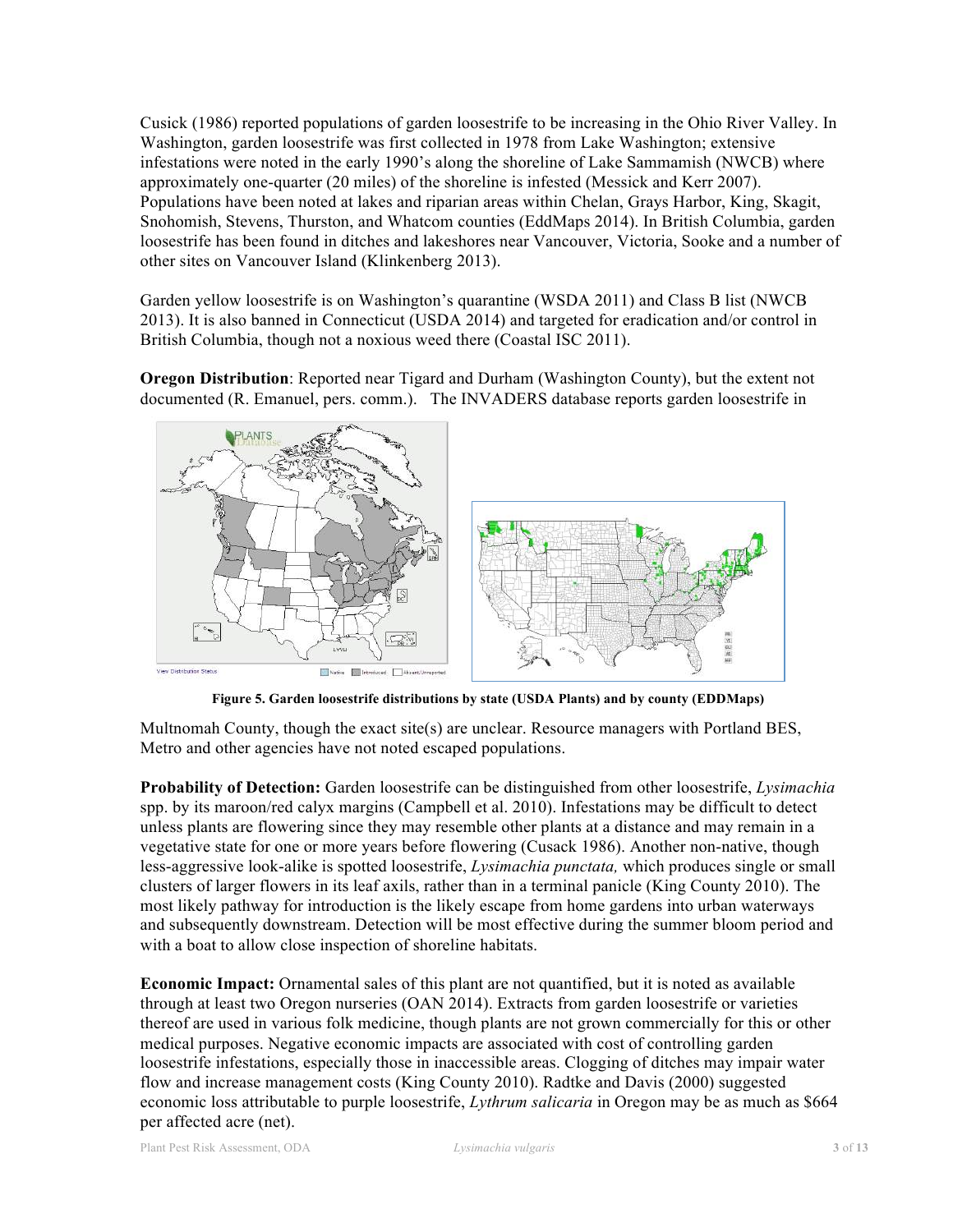Botanic gardens within its native range have noted garden loosestrife's localized "aggressive expansion" in cultivated areas and recommend not planting it (Lecher and Kohen 2010).

**Ecological Impacts:** Garden loosestrife's ability to aggressively invade wetlands and displace native wetland plants may negatively impact wildlife such as waterfowl and fish (King County 2010). Purple loosestrife, similar in many ways to garden loosestrife, is thought to alter wetland ecosystems by out-competing native plants used by wildlife for cover, food or nesting.

**Control**: In certain settings for small populations (single plants or small patches) manual or physical control measures may be appropriate. Digging individual plants is feasible, but should target complete removal of the rhizome and would optimally be done prior to seed set; all plant material (seed heads, stems, and rhizomes) should be bagged and disposed of in a landfill, rather than composted on site or as yard waste. Mechanical cutting (e.g., with a brush cutter or mower) can reduce lateral spread and may impede seed production, but ultimately will not kill garden loosestrife plants. All plant fragments should be removed and properly disposed to prevent regrowth onsite or spread to other areas by water. King County (2010) suggests sheet mulching (cardboard covered with 6 in. of mulch) or covering with landscaping fabric or black plastic to control areas with dense seedlings; this method requires use of a buffer of several feet to prevent rhizomes emerging at the cover's margins. Applications of triclopyr TEA (Renovate3™) at 1.5% solution have proven effective on populations in Washington's Snoqualamie River basin. Applications of glyphosate (Rodeo™) have also been tested, but Messick and Kerr (2007) report that because glyphosate is non-selective, its use may contribute to increased germination of unwanted plants including garden loosestrife.

No biocontrol agents known.



**Figure 6. USDA plant hardiness zone map (http://planthardiness.ars.usda.gov)**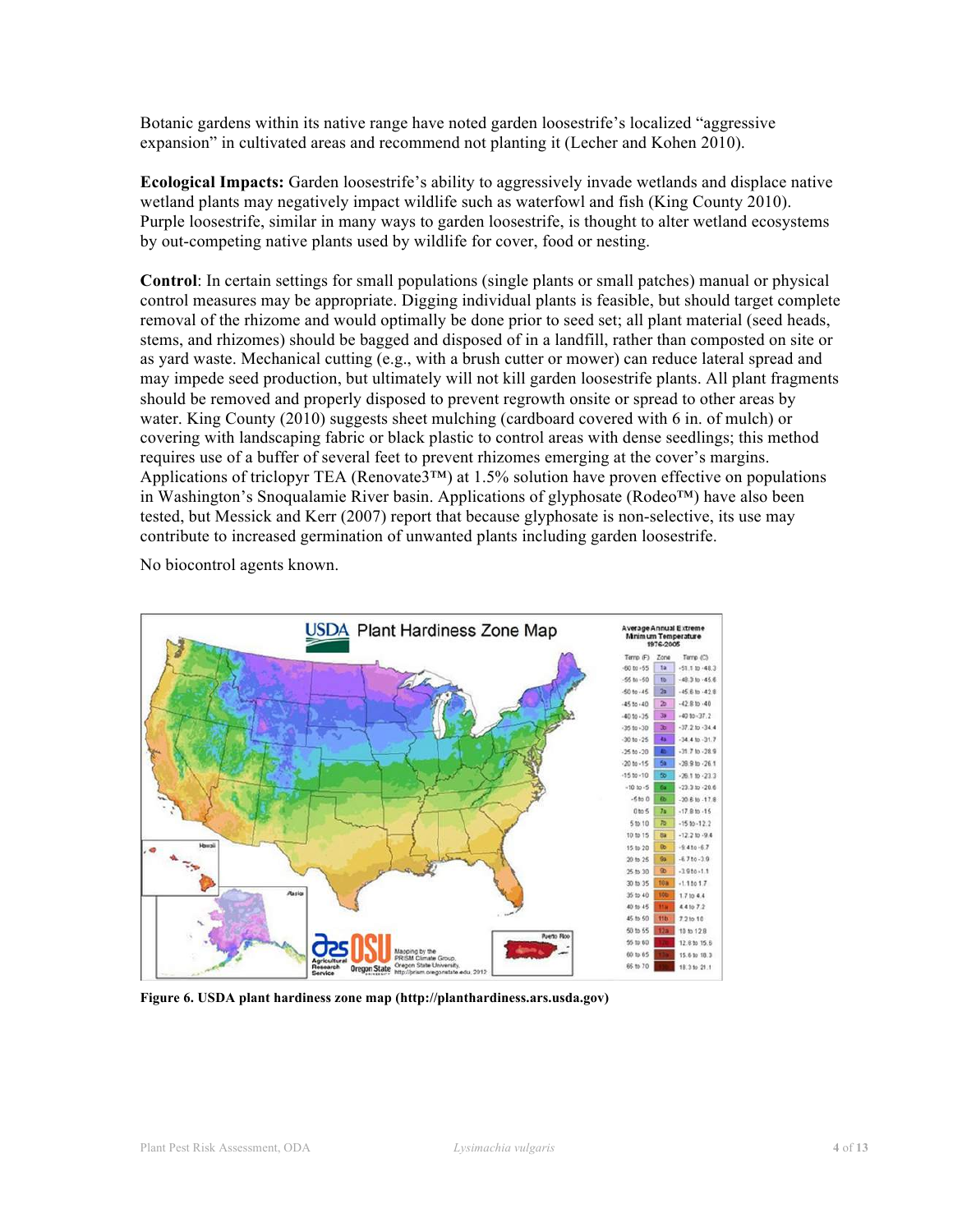#### **References**

Campbell S, Higman P, Slaughter B and Schools E. 2010. A field guide to invasive plants of aquatic and wetland habitats for Michigan. Michigan State University Extension. Available from: http://web4.msue.msu.edu/mn!/pub/publications.cfm.

Coastal ISC. Priority invasive plants. Coastal Invasive Species Committee. 28 January 2011. Available from: http://www.coastalisc.com/priority-invasive-plants.

Cusick AW. 1986. Distributional and taxonomic notes on the vascular flora of West Virginia. Castanea. 51: 56-65.

DiTomaso JM and Healy E A. 2003. Aquatic and riparian weeds of the West (Vol. 3421). UCANR Publications.

Ebasco Environmental. 1993. Appendix J: Dotted and garden loosestrife, giant hogweed, and indigobush: distribution, biology, and ecology, in Noxious emergent plant management environmental impact statement (Final Report). Washington State Department of Ecology, Olympia, Washington.

EDDMapS. 2014. Early Detection & Distribution Mapping System. The University of Georgia - Center for Invasive Species and Ecosystem Health. Available online at http://www.eddmaps.org/; last accessed February 10, 2014.

Falińska K. 1999. Seed bank dynamics in abandoned meadows during a 20-year period in the Białowieża National Park. Journal of Ecology, 87(3):461-475.

King County. 2010. Best management practices: garden loosestrife, *Lysimachia vulgaris*, Primulaceae. King County Noxious Weed Control Program, Washington.

Klinkenberg, Brian. (Editor) 2013. E-Flora BC: Electronic Atlas of the Plants of British Columbia [eflora.bc.ca]. Lab for Advanced Spatial Analysis, Department of Geography, University of British Columbia, Vancouver. [Accessed: 2/10/2014 1:13:56 PM ]

Lechner M and Kiehn M. 2010. Assessing invasive potentials of plant species cultivated in botanic gardens in Central Europe. Proceedings of the 4th Global Botanic Gardens Congress, June 2010. Available from: http://www.botanik.univie.ac.at/hbv/index.php?nav=83b.

Messick KS and Kerr D. 2007. Garden Loosestrife (*Lysimachia vulgaris*), a spreading threat in western waterways, in Meeting the challenge: invasive plants in Pacific Northwest ecosystems. Gen. Tech. Rep. PNW-GTR-694. Portland, OR: U.S. Department of Agriculture, Forest Service, Pacific Northwest Research Station. p 53-58.

Mito T and Uesugi T. 2004. Invasive alien species in Japan: the status quo and the new regulation for prevention of their adverse effects. Global Environmental Research, 8(2):171-193.

Morozowska M and Sulewska HJ. 2009. Fruiting, seed set and seed quality of *Lysimachia vulgaris* L.(Myrsinaceae). Herba Polonica, 55(4):15-24.

NWCB. 2008. Written findings of the Washington State Noxious Weed Control Board – *Lysimachia vulgaris* L. Available from:.www.nwcb.wa.gov/siteFiles/Lysimachia\_vulgaris.pdf.

OAN. 2014. Nursery Guide. Oregon Association of Nurseries. Available from: http://nurseryguide.com/Find\_Plants.

Oh IC, Anderberg AL, Schönenberger J, and Anderberg AA. 2008. Comparative seed morphology and character evolution in the genus *Lysimachia* (Myrsinaceae) and related taxa. Plant systematics and evolution, 271(3-4):177-197.

Plant Pest Risk Assessment, ODA *Lysimachia vulgaris* **5** of **13** Radtke HD and Davis SW. 2000. Economic analysis of containment programs, damages, and production losses from noxious weeds in Oregon. Salem, OR, Oregon Department of Agriculture.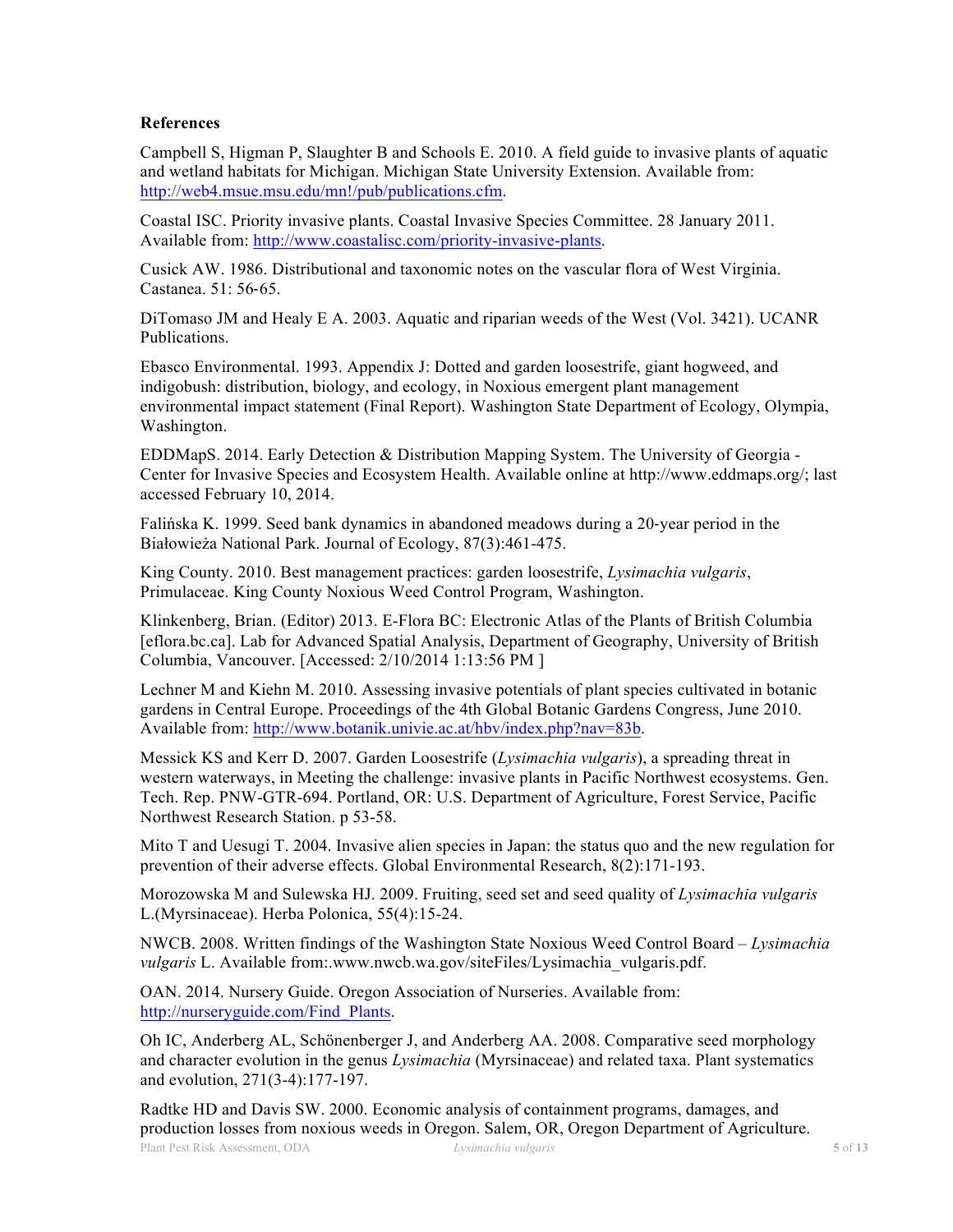Skoglund J and Hytteborn H. 1990. Viable seeds in deposits of the former lakes Kvismaren and Hornborgasjön, Sweden. Aquatic Botany, 37(3):271-290.

USDA-GRIN. 2014. National Genetic Resources Program. Germplasm Resources Information Network - [Online Database].National Germplasm Resources Laboratory, Beltsville, Maryland. Available online: www.ars-grin.gov/cgi-bin/npgs/html/taxon.pl?23018 (08 February 2014)

USDA-NRCS. 2014. The PLANTS Database (http://plants.usda.gov, 23 January 2014). National Plant Data Team, Greensboro, NC 27401-4901 USA

WSDA. 2011. Plants and seeds whose sales are prohibited in Washington State, a summary of current regulations on sales of noxious weeds and other invasive exotic plants. Washington State Department of Agriculture, Plant Protection Division. September 2011. Available from: www.nwcb.wa.gov/siteFiles/ProhibitedPlants.pdf.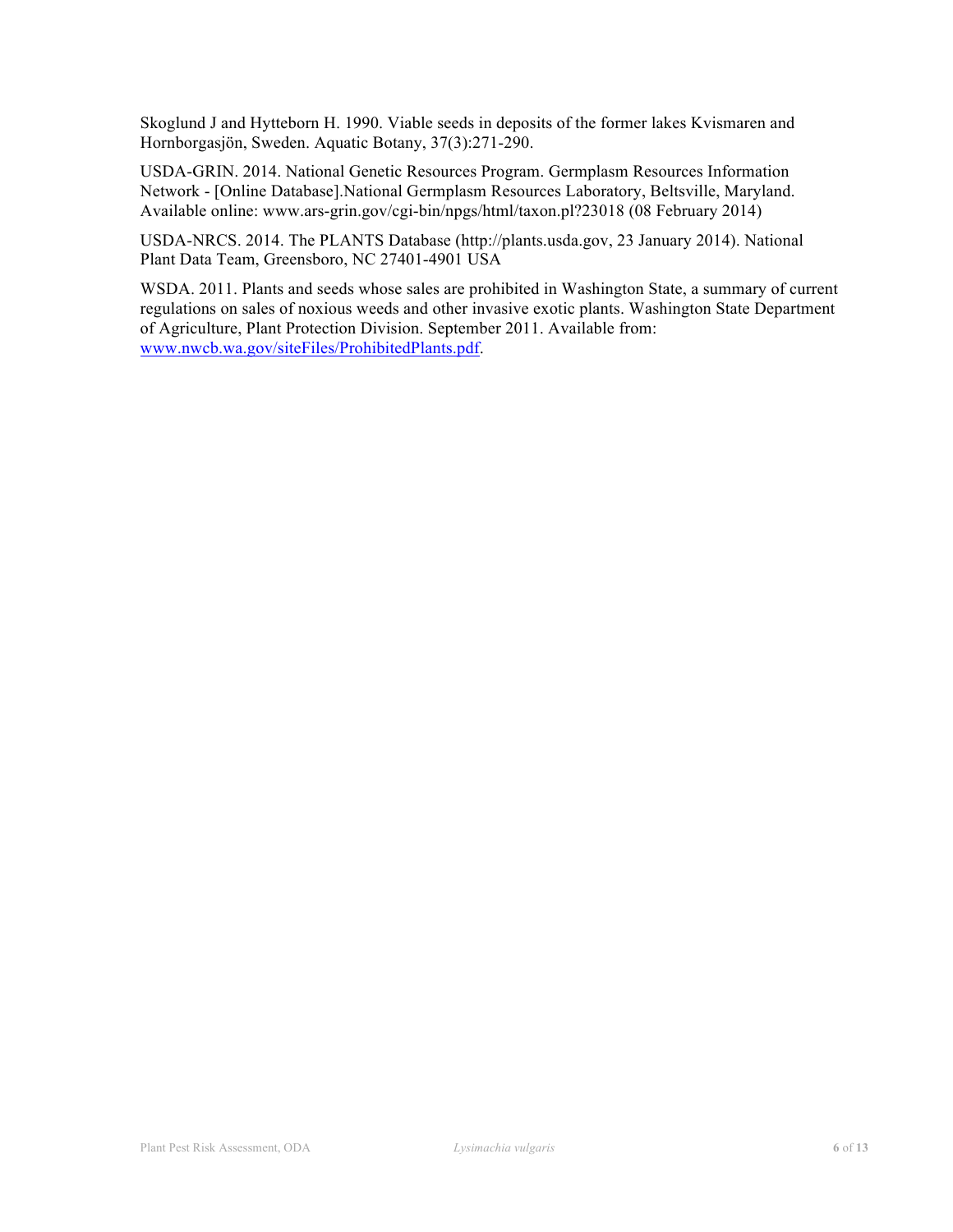# Noxious Weed Qualitative Risk Assessment Oregon Department of Agriculture

## **Common name:** Garden yellow loosestrife, garden loosestrife **Family:** Primulaceae **Scientific name:** *Lysimachia vulgaris*

For use with plant species that occur or may occur in Oregon to determine their potential to become serious noxious weeds. For each of the following categories, select the number that best applies. Numerical values are weighted to increase the value of important factors over less important ones. Choose the best number that applies, intermediate scores can be used.

**Total Score: 72 Risk Category: A**

#### GEOGRAPHICAL INFORMATION

#### **1. 6 Invasive in other areas**

- 0 Low- not known to be invasive elsewhere
- 2 Known to be invasive in climates dissimilar to Oregon's current climates.
- 6 Known to be invasive in geographically similar areas.
- Comments: Multiple infestations known in the Pacific Northwest (Washington, Montana, British Columbia) plus multiple states in the midwestern/northeastern portions of the U.S. and multiple provinces of eastern Canada.
- **2.6 Habitat availability:** Are there susceptible habitats for this species and how common or widespread are they in Oregon?
	- 1 *Low* Habitat is very limited, usually restricted to a small watershed or part of a watershed (e.g., tree fern in southern Curry County).
	- 3 *Medium* Habitat encompasses 1/4 or less of Oregon (e.g., oak woodlands, coastal dunes, eastern Oregon wetlands, Columbia Gorge).
	- 6 *High* Habitat covers large regions or multiple counties, or is limited to a few locations of high economic or ecological value (e.g., threatened and endangered species habitat).

Comments: Potential invasive weed of wetland habitats including riparian areas, lake shorelines, wet roadsides, freshwater marshes, and fens; suitable habitat matches that of purple loosestrife.

#### **3. 4 Proximity to Oregon**: What is the current distribution of the species?

- 0 *Present* Occurs within Oregon.
- 1 *Distant* Occurs only in distant US regions or foreign countries.
- 3 *Regional* Occurs in Western regions of US but not adjacent to Oregon border.
- 6 *Adjacent* Weedy populations occur adjacent (<50 miles) to Oregon border.

Comments: First detected in King County, Washington in 1978; now known in eight counties.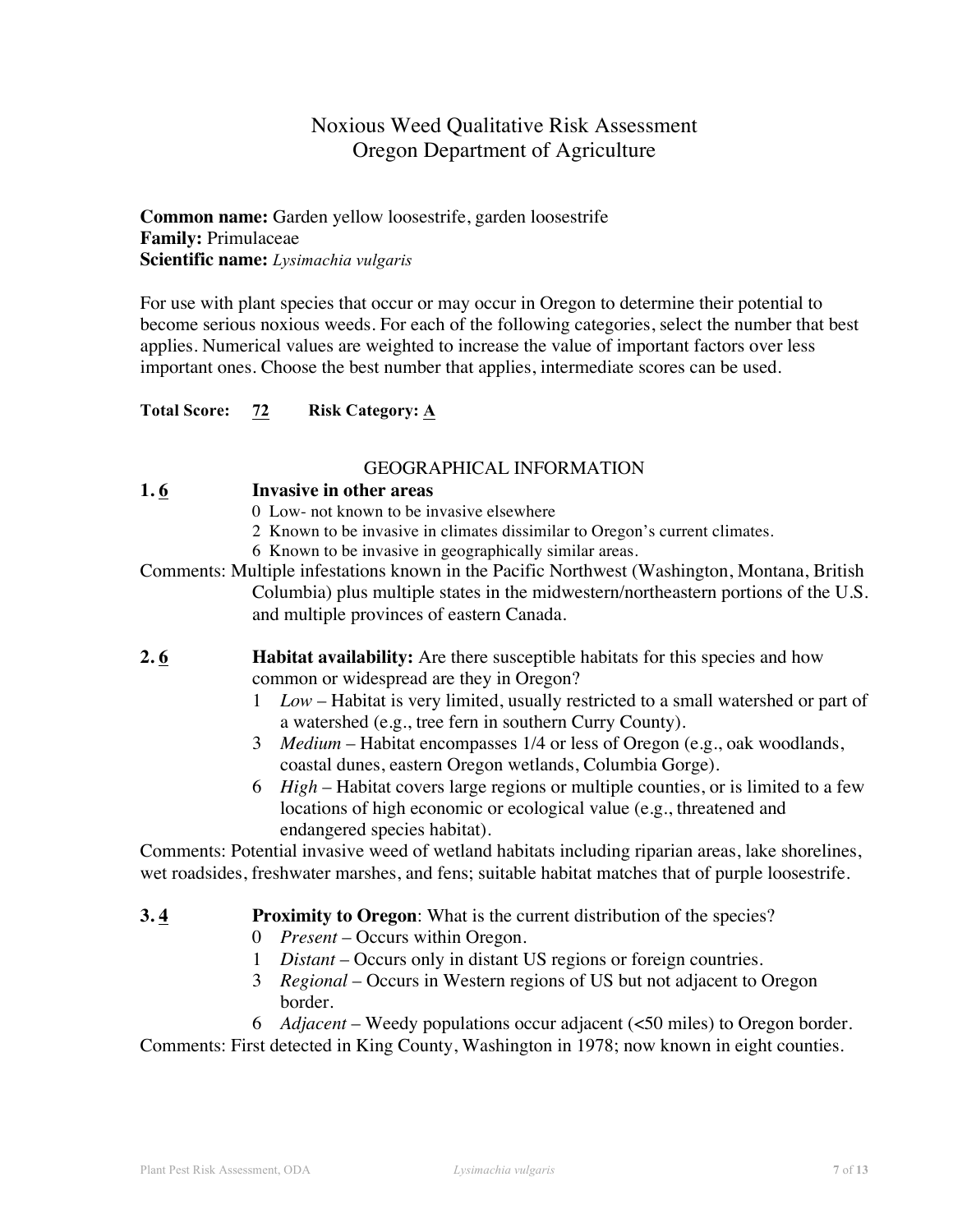- **4. 10 Current distribution**: What is the current distribution of escaped populations in Oregon?
	- 0 *Not present* Not known to occur in Oregon.
	- 1 *Widespread* Throughout much of Oregon (e.g., cheatgrass).
	- 5 *Regional* Abundant (i.e., occurs in eastern, western, central, coastal, areas of Oregon) (e.g., gorse, tansy ragwort).
	- 10 *Limited* Limited to one or a few infestations in state (e.g., kudzu).

Comments: Reported near Tigard and Durham (Washington County), but the extent is unclear. INVADERS database reports plants in Multnomah county (c. 1900, attributed to Suksdorf); however Multonmah Co. weed authorites are not aware of any naturalized populations.

## BIOLOGICAL INFORMATION

- **5. 4 Environmental factors**: Do abiotic (non-living) factors in the environment effect establishment and spread of the species? (e.g., precipitation, drought, temperature, nutrient availability, soil type, slope, aspect, soil moisture, standing or moving water).
	- 1 *Low* Severely confined by abiotic factors.
	- 2 *Medium* Moderately confined by environmental factors
	- 4 *High* Highly adapted to a variety of environmental conditions (e.g., tansy ragwort, Scotch broom).
- Comments: Tollerant of many soil types, spreads rapidly in areas with wet/saturated soils, but capable of withstanding drought conditions as well.
- **6. 6 Reproductive traits:** How does this species reproduce? Traits that may allow rapid population increase both on and off site.
	- 0 *Negligible* Not self-fertile, or is dioecious and opposite sex not present.
	- 1 *Low* Reproduction is only by seed, produces few seeds, or seed viability and longevity are low.
	- 3 *Medium* Reproduction is vegetative (e.g., by root fragments, rhizomes, bulbs, stolons).
	- 3 *Medium* Produces many seeds, and/or seeds of short longevity (< 5 years).
	- 5 *High* Produces many seeds and/or seeds of moderate longevity (5-10 years) (e.g., tansy ragwort).
	- 6 *Very high* Has two or more reproductive traits (e.g., seeds are long-lived >10 years and spreads by rhizomes).

Comments: Plants produce ample seeed that shows high germination rates and viability for 15-20 years; rhizomes may spread up to 10 m (33 ft) in wet soils.

- **7. 4 Biological factors:** Do biotic (living) factors restrict or aid establishment and spread of the species? (What is the interaction of plant competition, natural enemies, native herbivores, pollinators, and pathogens with species?)
	- 0 *Negligible* Host plant not present for parasitic species.
	- 1 *Low* Biotic factors highly suppress reproduction or heavily damage plant for an extended period (e.g., biocontrol agent on tansy ragwort).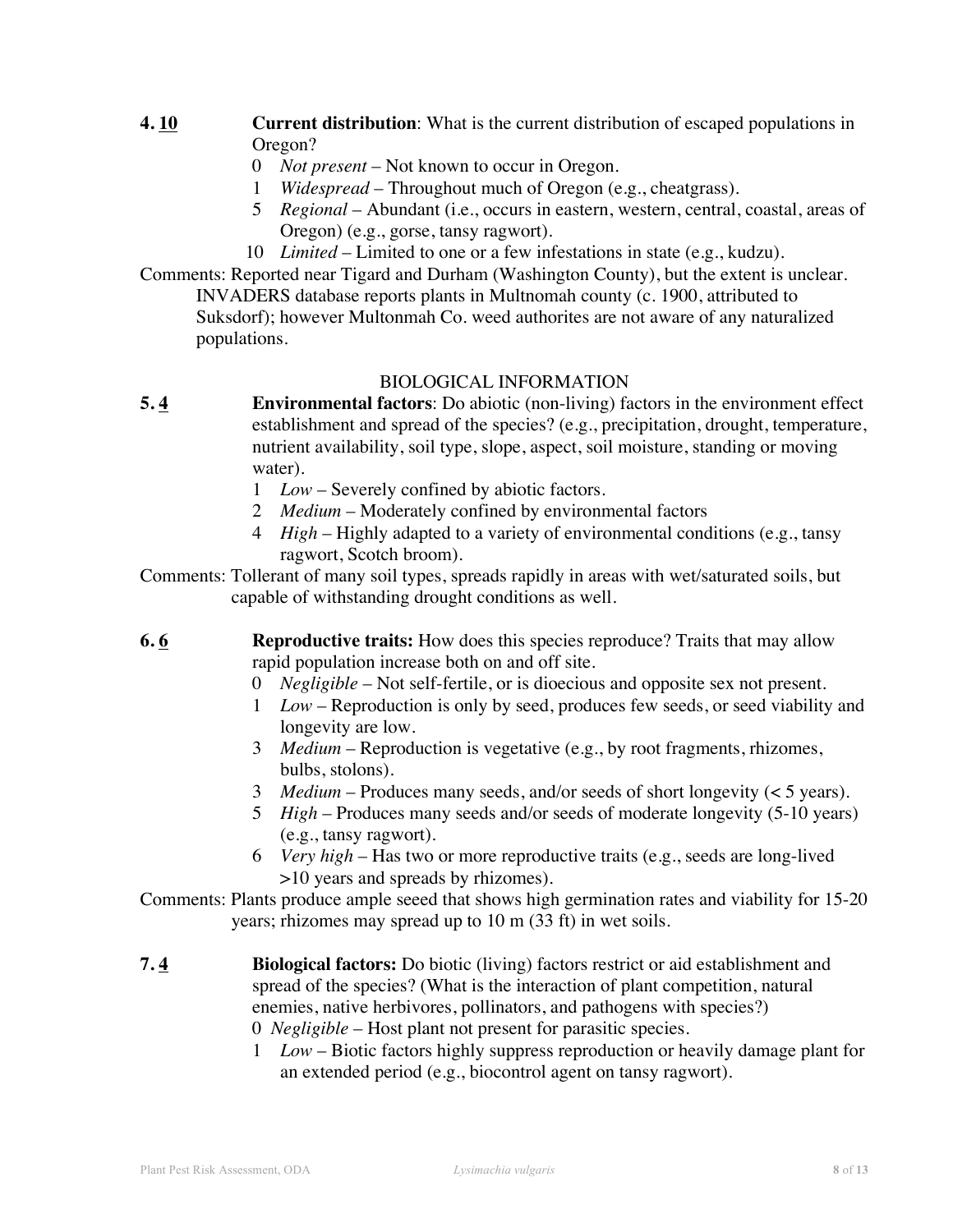- 2 *Medium* Biotic factors partially restrict or moderately impact growth and reproduction, impacts sporadic or short-lived.
- 4 *High* Few biotic interactions restrict growth and reproduction. Species expresses full growth and reproductive potential.
- Comments: Polination likely by bees; there is no evidence of impacts to garden loosestrife in Washington by cucumber mosaic virus or insect herbivory.

#### **8. 4 Reproductive potential and spread after establishment - Non-human factors:**  How well can the species spread by natural means?

- 0 *Negligible*  No potential for natural spread in Oregon (e.g., ornamental plants outside of climate zone).
- 1 *Low* Low potential for local spread within a year, has moderate reproductive potential or some mobility of propagules (e.g., propagules transported locally by animals, water movement in lakes or ponds, not wind blown).
- 3 *Medium* Moderate potential for natural spread with either high reproductive potential or highly mobile propagules (e.g., propagules spread by moving water, or dispersed over longer distances by animals) (e.g., perennial pepperweed)
- 5 *High*  Potential for rapid natural spread throughout the susceptible range, high reproductive capacity and highly mobile propagules. Seeds are wind dispersed over large areas (e.g., rush skeletonweed)

Comments: Seed adapted to water dispersal and movement by waterfowl.

- **9. 4 Potential of species to be spread by humans**. What human activities contribute to spread of species? Examples include: interstate or international commerce; contaminated commodities; packing materials or products; vehicles, boats, or equipment movement; logging or farming; road maintenance; intentional introductions of ornamental and horticultural species, or biofuel production.
	- 1 *Low* Potential for introduction or movement minimal (e.g., species not traded or sold, or species not found in agricultural commodities, gravel or other commercial products).
	- 3 *Medium*  Potential for introduction or off-site movement moderate (e.g., not widely propagated, not highly popular, with limited market potential; may be a localized contaminant of gravel, landscape products, or other commercial products) (e.g., lesser celandine, Canada thistle).
	- 5 *High*  Potential to be introduced or moved within state high (e.g., species widely propagated and sold; propagules common contaminant of agricultural commodities or commercial products; high potential for movement by contaminated vehicles and equipment, or by recreational activities) (e.g., butterfly bush, spotted knapweed, Eurasian watermilfoil).
- Comments: Sold as ornamental, often under common names of 'yellow loosestrife', and 'circle loosestrife'; possible movement of seed with boats, trailers, etc..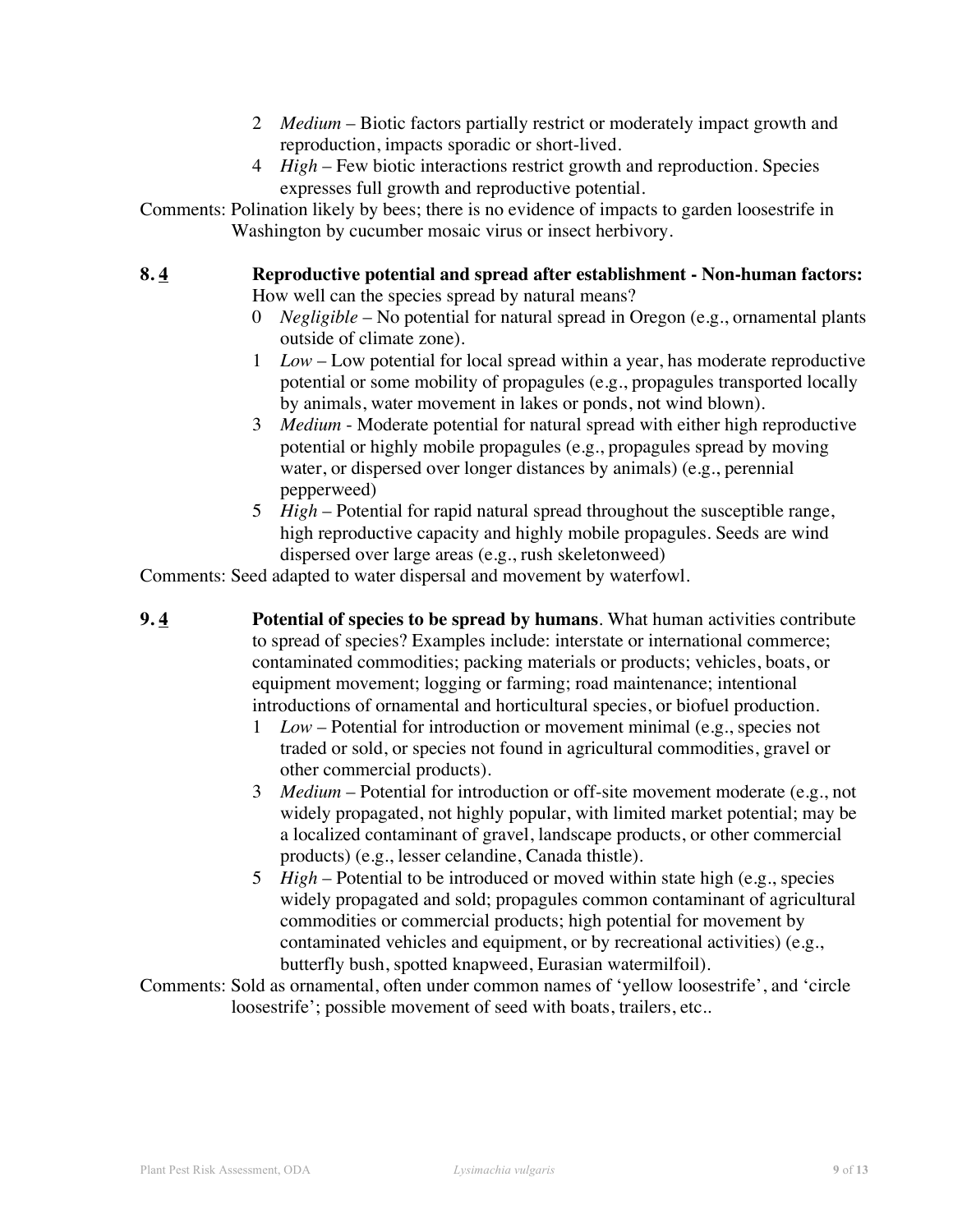#### IMPACT INFORMATION

# **10. 6 Economic impact**: What impact does/can the species have on Oregon's

agriculture and economy?

0 *Negligible* – Causes few, if any, economic impacts.

- 1 *Low* Potential to, or causes low economic impact to agriculture; may impact urban areas (e.g., puncture vine, pokeweed).
- 5 *Medium* Potential to, or causes moderate impacts to urban areas, right-ofway maintenance, property values, recreational activities, reduces rangeland productivity (e.g., English ivy, Himalayan blackberry, cheatgrass).
- 10 *High*  Potential to, or causes high impacts in agricultural, livestock, fisheries, or timber production by reducing yield, commodity value, or increasing production costs (e.g., gorse, rush skeleton weed, leafy spurge).

Comments: Costs assoicated with control efforts in wetland and riparian habitats of purple loosestrife are estimated at \$664 per affected acre.

- **11.** 6 **Environmental Impact**: What risks or harm to the environment does this species pose? Plant may cause negative impacts on ecosystem function, structure, and biodiversity of plant or fish and wildlife habitat; may put desired species at risk.
	- 0 *Negligible*  None of the above impacts probable.
	- 1 *Low* Can or does cause few or minor environmental impacts, or impacts occur in degraded or highly disturbed habitats.
	- 4 *Medium*  Species can or does cause moderate impacts in less critical habitats (e.g., urban areas, sagebrush/ juniper stands).
	- 6 *High*  Species can or does cause significant impacts in several of the above categories. Plant causes severe impacts to limited or priority habitats (e.g., aquatic, riparian zones, salt marsh; or T&E species sites).
- Comments: Dense stands can change community composition, crowding out native riparian species.

**12. 1 Impact on Health:** What is the impact of this species on human, animal, and livestock health? (e.g., poisonous if ingested, contact dermatitis, acute and chronic toxicity to livestock, toxic sap, injurious spines or prickles, causes allergy symptoms

- 0 *Negligible* Has no impact on human or animal health.
- 2 *Low*  May cause minor health problems of short duration, minor allergy symptoms (e.g., leafy spurge)
- 4 *Medium*  May cause severe allergy problems, death or severe health problems through chronic toxicity, spines or toxic sap may cause significant injury. (e.g., giant hogweed, tansy ragwort).
- 6 *High* Causes death from ingestion of small amounts, acute toxicity (e.g. poison hemlock)

Comments: May cause skin irritation or allergic reactions according to garden forums, but no literature found to support that possible impact.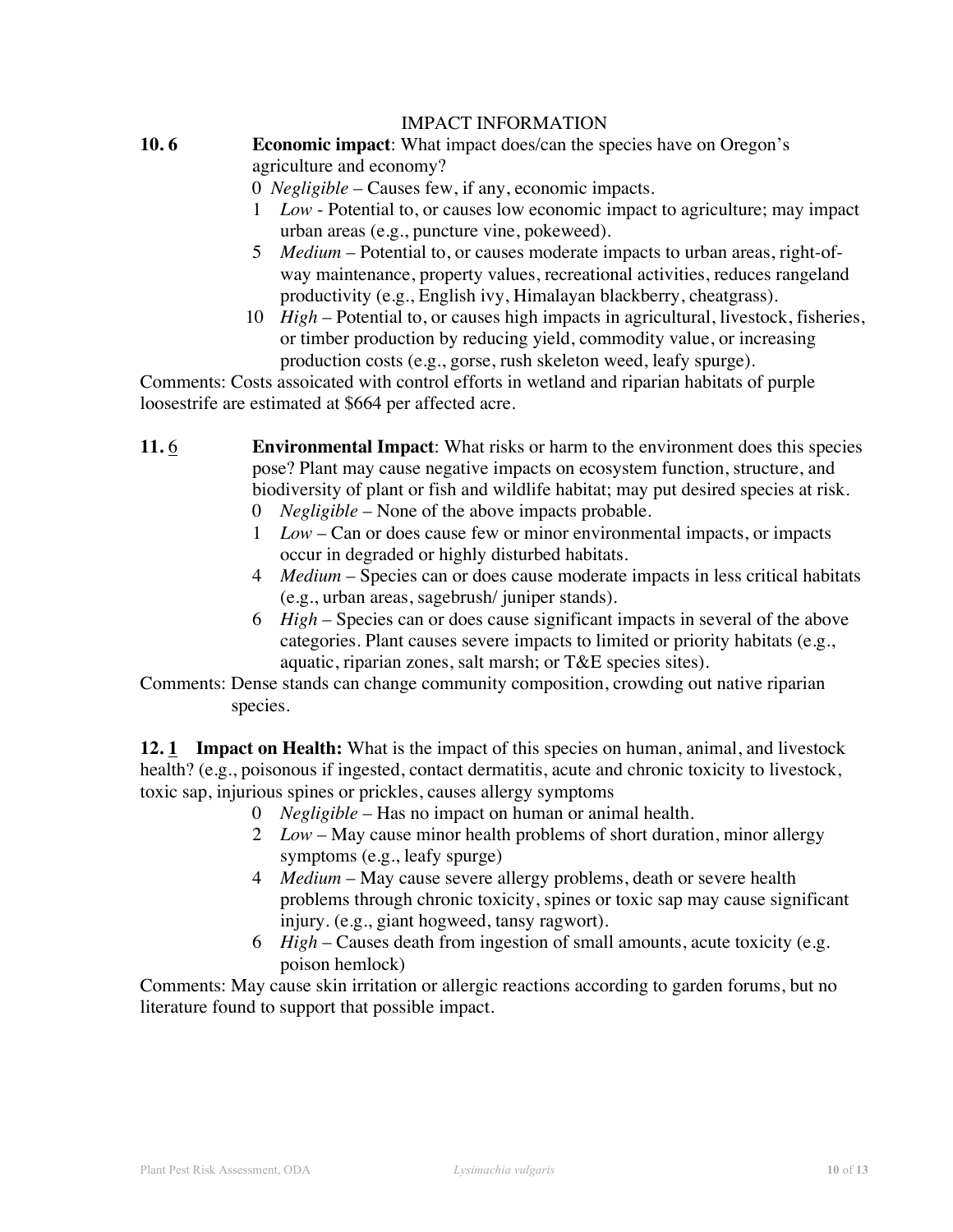#### CONTROL INFORMATION

**13. 7 Probability of detection at point of introduction**: How likely is detection of

species after introduction and naturalization in Oregon?

- 1 *Low*  Grows where probability of early detection is high, showy and easily recognized by public; access to habitat not restricted (e.g., giant hogweed).
- 5 *Medium* Easily identified by weed professionals, ranchers, botanists; some survey and detection infrastructure in place. General public may not recognize or report species (e.g., leafy spurge).
- 10 *High* Probability of initial detection by weed professionals low. Plant shape and form obscure, not showy for much of growing season, introduction probable at remote locations with limited access (e.g., weedy grasses, hawkweeds, skeletonweed).
- Comments: Survey during bloom period and at medium range (to distinquish garden loosestrife from goldenrod (*Solidago* spp.)).

**14. 4 Control efficacy:** What level of control of this species can be expected with proper timing, herbicides, equipment, and biological control agents?

- 1 *Negligible* Easily controlled by common non-chemical control measures (e.g., mowing, tillage, pulling, and cutting; biocontrol is very effective at reducing seed production and plant density) (e.g., tansy ragwort).
- 2 *Low*  Somewhat difficult to control, generally requires herbicide treatment (e.g., mechanical control measures effective at preventing flowering and but not reducing plant density; herbicide applications provide a high rate of control in a single application; biocontrol provides partial control).
- 4 *Medium*  Treatment options marginally effective or costly. Tillage and mowing increase plant density (e.g., causes tillering, rapid regrowth, spread from root fragments). Chemical control is marginally effective. Crop damage occurs or significant non-target impacts result from maximum control rates. Biocontrol agents ineffective.
- 6 *High* No effective treatments known or control costs very expensive. Species may occur in large water bodies or river systems where containment and complete control are not achievable.
- Comments: Combination of physical and chemical treatments effective, but regrowth from seed and/or persistant rhizomes necessitates on-going monitoring and treatments. Use of herbicides in aquatic settings may prove controversial in natural settings.

\_\_\_\_\_\_\_\_\_\_\_\_\_\_\_\_\_\_\_\_\_\_\_\_\_\_\_\_\_\_\_\_\_\_\_\_\_\_\_\_\_\_\_\_\_\_\_\_\_\_\_\_\_\_\_\_\_\_\_\_\_\_\_\_\_\_\_\_\_\_\_

\_\_\_\_\_\_\_\_\_\_\_\_\_\_\_\_\_\_\_\_\_\_\_\_\_\_\_\_\_\_\_\_\_\_\_\_\_\_\_\_\_\_\_\_\_\_\_\_\_\_\_\_\_\_\_\_\_\_\_\_\_\_\_\_\_\_\_\_\_\_\_

Category Scores:

|                                    | <b>16</b> Geographic score (Add scores 1-4) <b>22</b> Biological Score (Add scores 5-9) |
|------------------------------------|-----------------------------------------------------------------------------------------|
| 13 Impact Score (Add scores 10-12) | 11 Control Score (Add scores 13-14)                                                     |

**72 Total Score** (Add scores 1-14 and list on front of form) **Risk Category:**  $55-90 = A$   $24-54 = B$   $\lt 24 = \text{unlisted.}$ 

\_\_\_\_\_\_\_\_\_\_\_\_\_\_\_\_\_\_\_\_\_\_\_\_\_\_\_\_\_\_\_\_\_\_\_\_\_\_\_\_\_\_\_\_\_\_\_\_\_\_\_\_\_\_\_\_\_\_\_\_\_\_\_\_\_\_\_\_\_\_\_ This Risk Assessment was modified by ODA from the USDA-APHIS Risk Assessment for the introduction of new plant species. 2/12/2014 v3.8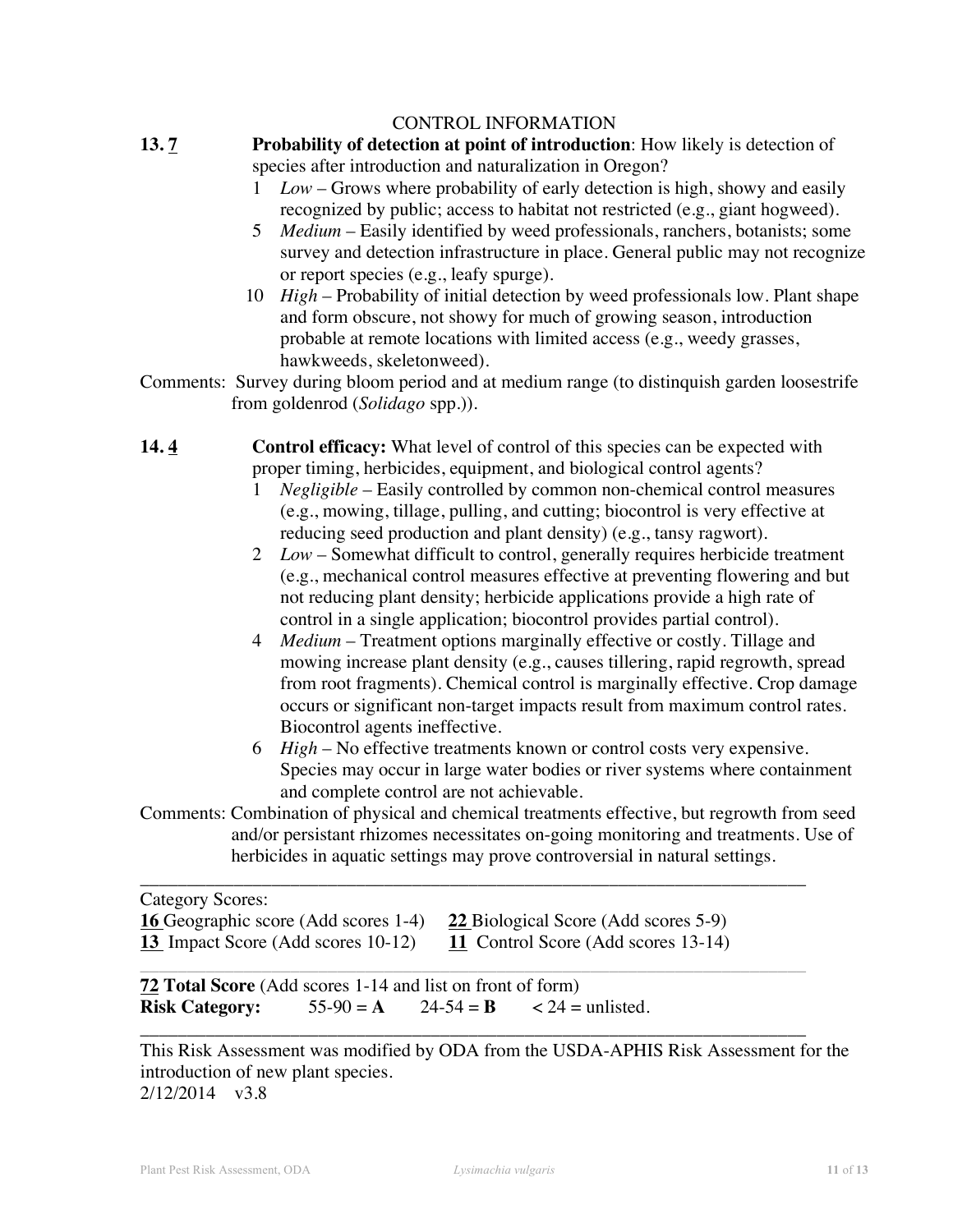# Oregon Department of Agriculture Noxious Weed Rating System

**Common name:** Garden yellow loosestrife, garden loosestrife **Family:** Primulaceae **Scientific name:** *Lysimachia vulgaris*

## **Points Total: 22 Rating: A**

- **1.** 4 **Detrimental Effects:** Circle all that apply, enter number of circles
	- 1. **Health**: Causes poisoning or injury to humans or animals
	- 2. **Competition**: strongly competitive with crops, forage, or native flora
	- 3. **Host**: host of pathogens and/or pests of crops or forage
	- 4. **Contamination**: causes economic loss as a contaminate in seeds and/or feeds
	- 5. **Interference**: interferes with recreation, transportation, harvest, land value, or wildlife and livestock movement

### **2.** 5 **Reproduction and Capacity for spread** Circle the number that best describes, enter that number.

- 1. Few seeds, not wind blown, spreads slowly
- 2. Many seeds, slow spread
- 3. Many seeds, spreads quickly by vehicles or animals
- 4. Windblown seed, or spreading rhizomes, or water borne
- 5. Many wind-blown seeds, high seed longevity, spreading rhizomes, perennials
- **3.** 3 **Difficulty to Control** Circle the number that best describes, enter that number.
	- 1. Easily controlled with tillage or by competitive plants
	- 2. Requires moderate control, tillage, competition or herbicides
	- 3. Herbicides generally required, or intensive management practices
	- 4. Intensive management generally gives marginal control
	- 5. No management works well, spreading out of control
- **4.** 6 **Distribution** Circle the number that best describes, enter that number.
	- 1. Widely distributed throughout the state in susceptible habitat
	- 2. Regionally abundant, 5 or more counties, more than 1/2 of a county
	- 3. Abundant throughout 1-4 counties or 1/4 of a county, or several watersheds
	- 4. Contained in only 1 watershed, or less than 5 square miles gross infestation
	- 5. Isolated infestation less than 640 acres, more than 10 acres
	- 6. Occurs in less than 10 acres, or not present, but imminent from adjacent state

#### **5.** 4 **Ecological Impact** Circle the number that best describes, enter that number.

- 1. Occurs in most disturbed habitats with little competition
- 2. Occurs in disturbed habitats with competition
- 3. Invades undisturbed habitats and crowds out native species
- 4. Invades restricted habitats (i.e., riparian) and crowds out native species